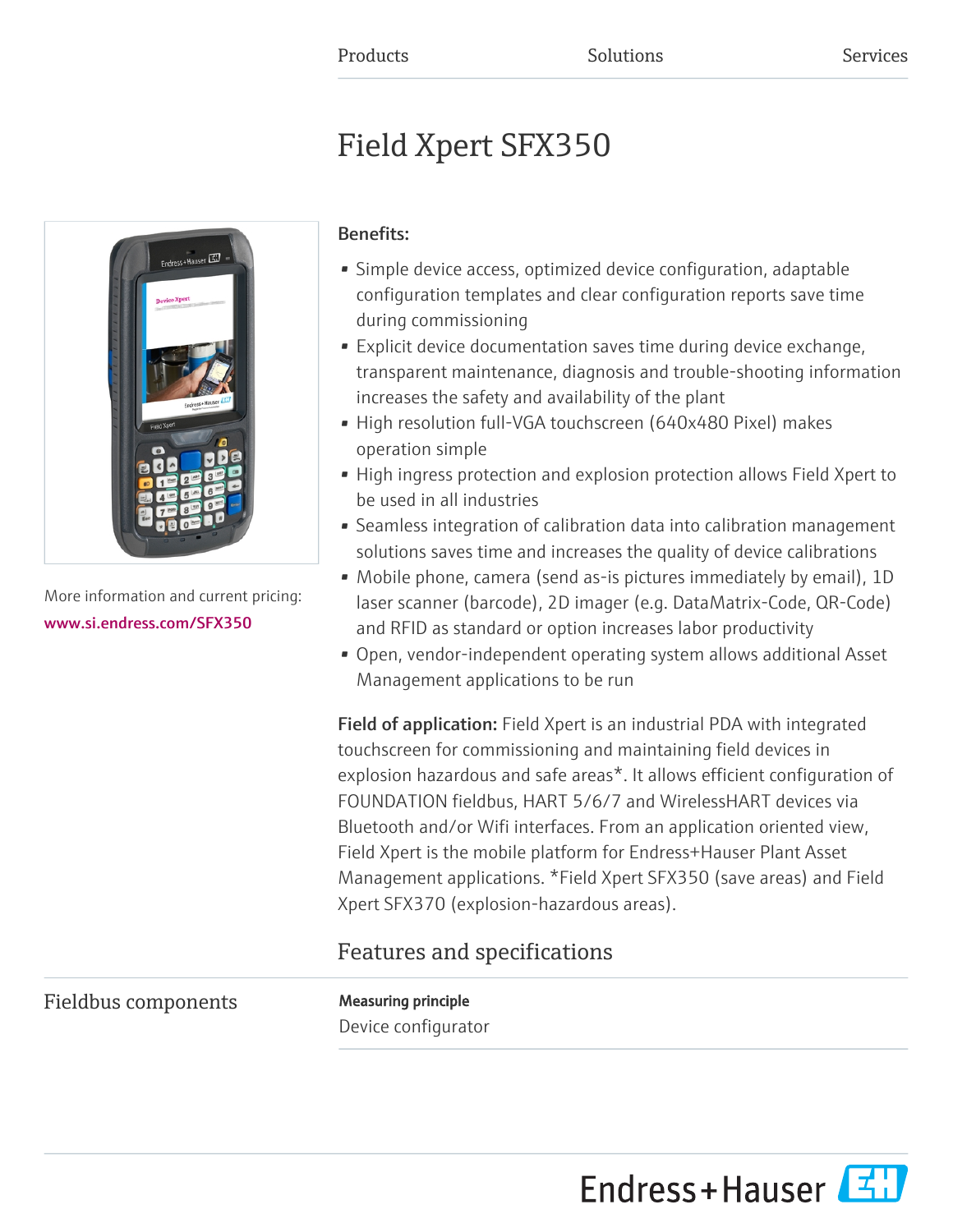# Fieldbus components Function

Ruggedized mobile computer (PDA) for commissioning and maintenance of field devices. Efficient device configuration and device diagnostics for HART and FOUNDATION fieldbus devices in Non-Ex-areas.

#### CPU

OMAP Multi Core Processor 1GHz

#### **Memory**

512 MB RAM, 1 GB Flash Memory, 16 GB Micro-SD Card (up to 32 GB supported)

#### Power supply

Lithium-ion battery, compliant with IEEE 1725 (removable, rechargeable), 3.7 Volts, 4000 mAh

### Dimensions (WxHxD)

169 mm x 80 mm x 34 mm (6.65" x 3.14" x 1.35")

#### Screen size

High resolution 3.5" touchscreen display, Gorilla glass protected, ambient light sensor, LED backlight, automatic portrait/landscape screen rotation.

### Resolution

VGA (640 x 480 pixels), 65.536 colors

#### Communication interface

- USB
- Wireless LAN
- Bluetooth
- Infrared
- Wireless WAN (optional)

### Operation

Operating system: Microsoft Windows Embedded Handheld 6.5.3, German or English (depending on the order)